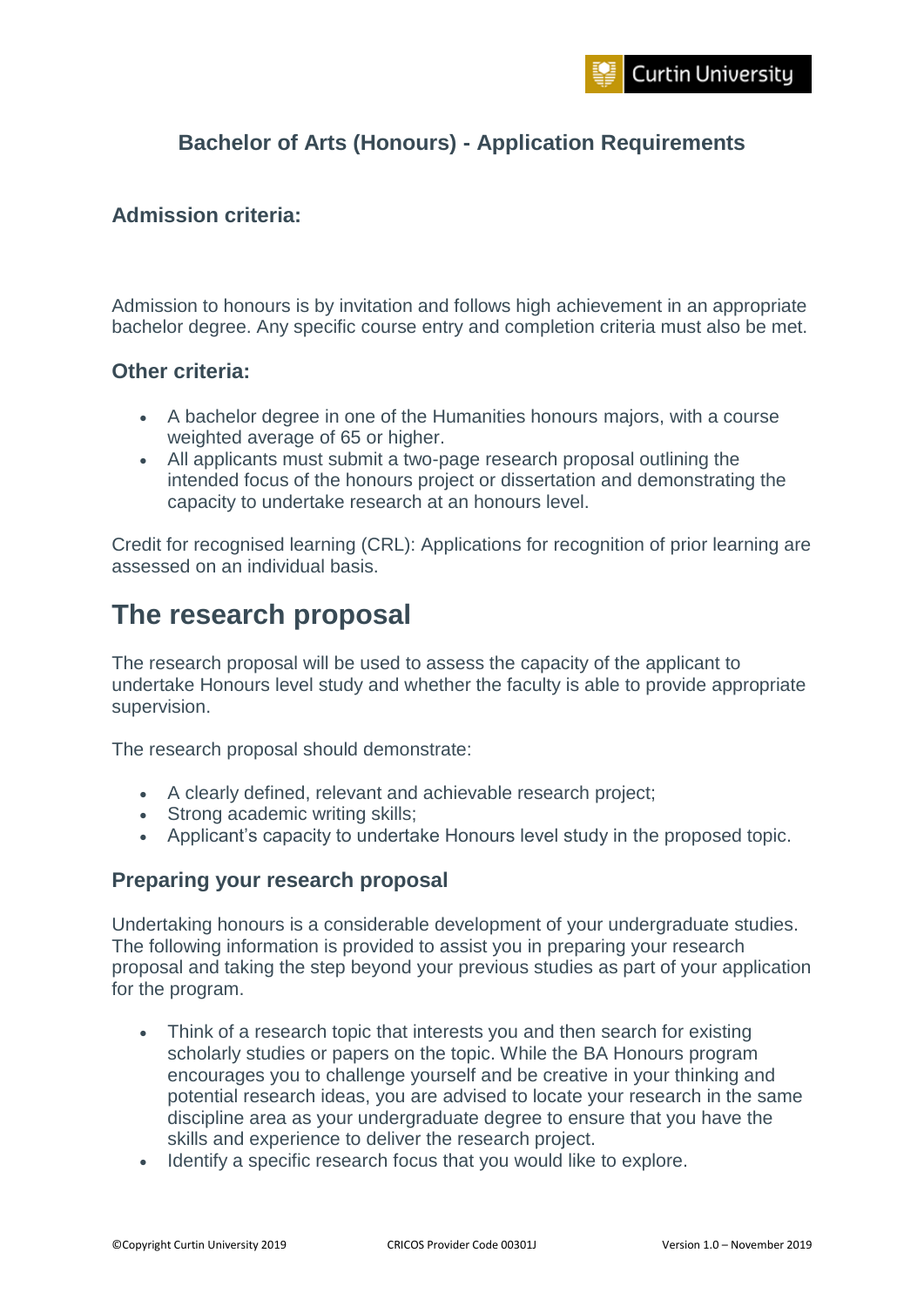- The honours research can take the form of either a written dissertation or a creative production thesis. Consider which stream is most appropriate for you:
	- o A creative practice thesis consists of two components: a body of creative production (such as a screenplay, series of artworks, theatre production, short film etc.) and a written exegesis of 5,000 words. Both components address the same research focus, albeit in different languages.
	- o A thesis by written dissertation is a single study which provides you with the scope to undertake in-depth investigation of a key issue or question that you have identified and pursued through your research. The dissertation is 15,000 words in length.
- While supervision will not be confirmed until the beginning of the academic year, you may approach a potential supervisor to gauge their interest in your proposed topic or research focus. It is worth reading the staff profile pages of potential supervisors within your area to gain a sense of the person or people you would most like to work with. If you have a preferred supervisor in mind, be sure to name them in your research proposal. Every effort will be made to match you with your preferred supervisor, although this might not always be possible.

#### **Your project proposal should be no more than two pages in length.**

## **Format**

The following is a suggested format for your proposal, designed to allow you to articulate the most important aspects of your proposed project.

## **1. Title**

The title of the study should clearly communicate the topic and focus of the proposed research. It should be no more than 10-20 words. This is a working title only—it is likely to change many times as your project develops and grows.

#### **2. Draft research question**

All Honours research will be guided by at least one research question. A good question will direct your research and help to keep the investigation focused, relevant and achievable. It is expected that the research question will be revised and refined throughout the Honours journey as new discoveries are made. It should be viewed as a work in progress rather than a final product.

In *The Craft of Research* Booth, Colomb and Williams (1995) offer the following structure for a research question:

*"1. Name your topic:*

I am studying the control of the control of the control of the control of the control of the control of the co

*2. Imply your question:*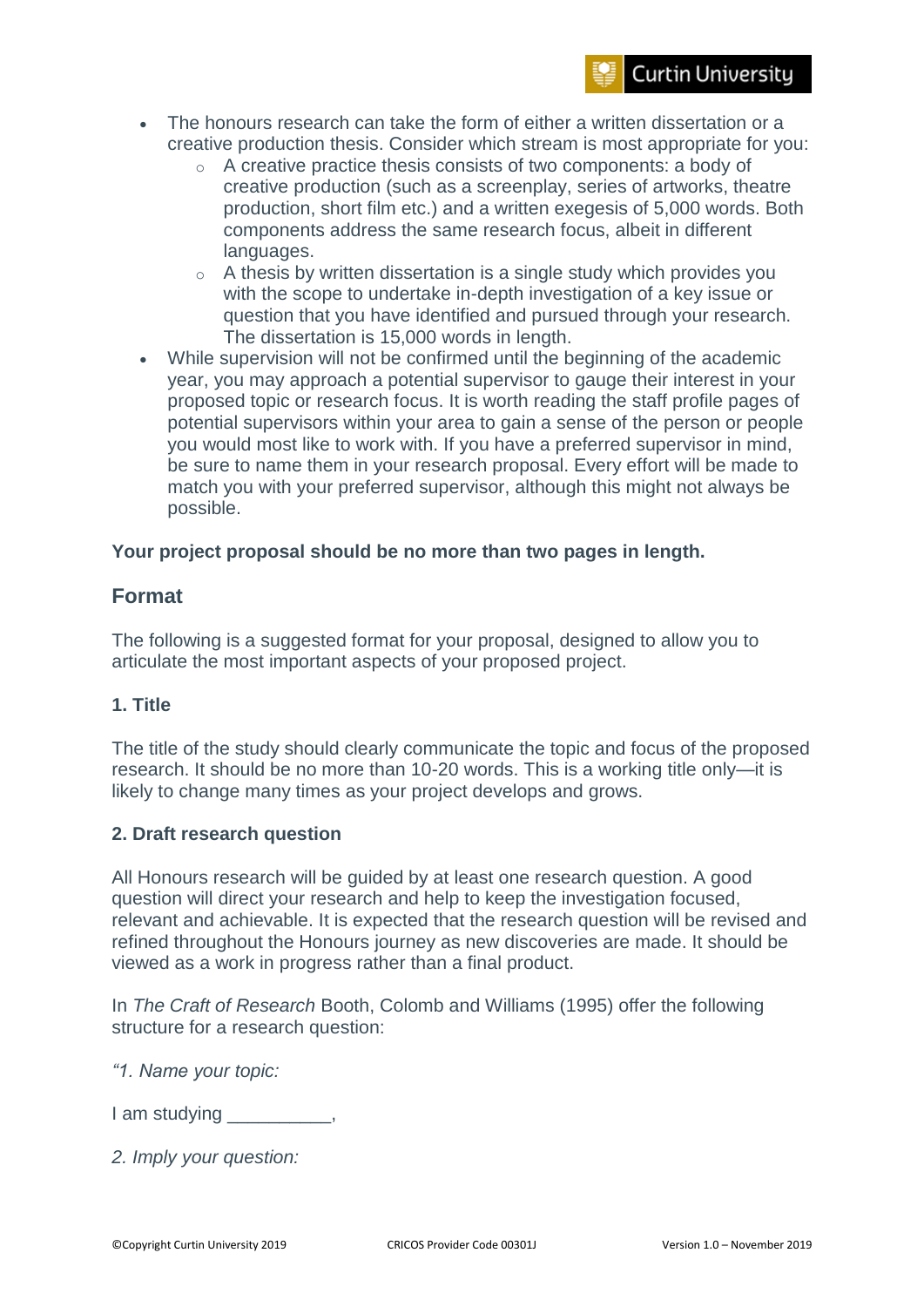because I want to find out who/how/why

*3. State the rationale for the question and the project:*

in order to understand how/why/what  $\hspace{1.5cm}$  " (45).

#### **3. Broad research objectives**

Identify two or three objectives that will assist you in addressing your research question, i.e. list two or three tasks you aim to achieve through your project.

Objectives usually involve verbs like examine, analyse, develop and evaluate, for example:

- Critically analyse discourses on relational aesthetics to support the development of a body of creative work;
- Examine the representation of gender in videogames to identify dominant trends;
- Evaluate strategies for combatting educational disadvantage in rural populations.

#### **4. Introduction and background**

Explain your research focus and identify the topic of the study. It would be helpful to indicate briefly what you know about research/work already undertaken in this area. How does your proposed research build on existing work in the field?

#### **5. Research Methods**

Indicate how you might set about investigating the research question. What needs to be done, how will you do it, and why do you plan to do it that way?

Describe specific methods and explain how applying them will assist you in answering your research question (e.g. printmaking, discourse analysis, feminist analysis, metafiction, poetry, parody, surveys, documentary film, unstructured interviews, site visits, etc.)

- Why are these the most appropriate methods?
- What other techniques or strategies are required in order to apply these methods?
- Will you require special permissions, protocols or clearances? Are there ethical considerations?

#### **6. Significance of the Research**

In this paragraph, you should briefly describe the relevance of your study; why it matters. You might talk about one or another of the following dimensions of the project: